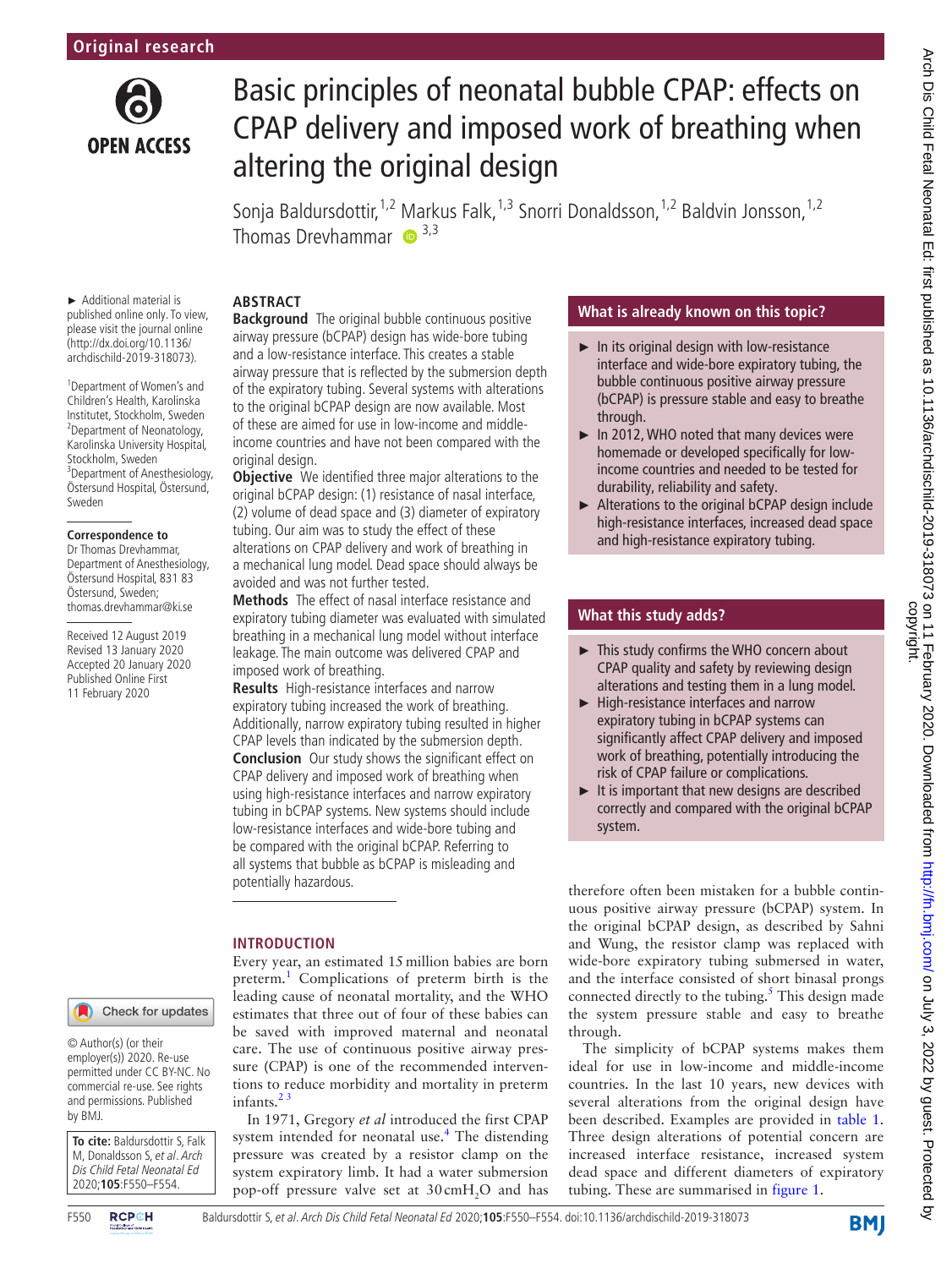# <span id="page-1-0"></span>**Table 1** bCPAP design variations

|                               | <b>Interface</b><br>resistance | Dead space | <b>Expiratory tubing</b><br>resistance | Comment                                                                                                                                                     |
|-------------------------------|--------------------------------|------------|----------------------------------------|-------------------------------------------------------------------------------------------------------------------------------------------------------------|
| Sahni and Wung <sup>5</sup>   | Low                            | Low        | Low                                    | Used in several trials and manuscripts; Fisher & Paykel bCPAP has a similar design                                                                          |
| Audu et $a^{8}$               | High                           | Low        | High                                   | Description of modified oxygen cannula (figures 1-3) later used in clinical trial                                                                           |
| Brown et $al^{31}$            | Low                            | High       | $Low*$                                 | Description of the first version of the Pumani CPAP (figure 1)                                                                                              |
| Daga et $a^{\beta}$           | High                           | Low        | High                                   | Clinical trial using modified oxygen cannula with seal (figures 1-5)                                                                                        |
| Duket <sup>10</sup>           | High                           | Low        | High                                   | Review including modified oxygen cannula (figures 2 and 3). Other designs: original<br>bCPAP (figure 1) and high-resistance interface (RAM type, figure 5). |
| Kawaza et al <sup>32</sup>    | Low                            | High       | $Low*$                                 | Clinical trial including Pumani first version, reference to Brown et al                                                                                     |
| Chisti et al <sup>+11</sup>   | High                           | Low        | High                                   | Randomised trial including modified oxygen cannula, reference to Duke                                                                                       |
| McAdams et $al^{23}$          | High                           | Low        | Unknown                                | Case series and description of bCPAP with high-resistance interface (RAM type)<br>(figure 2)                                                                |
| Ezenwa et al <sup>12</sup>    | High                           | Low        | High                                   | Retrospective observational study using modified oxygen cannula (figures 1 and 2)                                                                           |
| WHO <sup>13</sup>             | High                           | Low        | High                                   | Manual including modified oxygen cannula (figures 15 and 16). Other designs:<br>original CPAP (figure 14).                                                  |
| Bennett et $a^{33}$           | High                           | High       | $Low*$                                 | Description of a bCPAP system with a high-resistance interface (RAM type) and<br>connector tube similar to Brown et al (figure 1)                           |
| Falk et al <sup>30</sup>      | Low                            | Low        | High                                   | Description of the second version of the Pumani CPAP (figure 2)                                                                                             |
| Bjorklund et al <sup>39</sup> | High                           | Low        | High                                   | Clinical trial using modified oxygen cannula with seal (figure 1)                                                                                           |
| Thaddanee et al <sup>14</sup> | High                           | Unknown    | High                                   | Observational trial and description of two modified oxygen cannula systems<br>(figures 1 and 2).                                                            |
| Amadi et al <sup>15</sup>     | High                           | Low        | <b>High</b>                            | Observational trial and description of modified oxygen cannula systems (figure 1)                                                                           |

List of manuscripts with descriptions or use of bCPAP systems with design alterations from the original (top row). Dimensions are not always reported in manuscripts and some include several design variations. The figures or photographs refered to in the comment column can be found in the cited manuscripts.

\*Data in the manuscript indicate that expiratory tubing resistance was not high.

†Properties refer to only one system in the manuscript. Details are provided in comment column.

bCPAP, bubble continuous positive airway pressure.

The design alterations listed previously suggest a wide variation in the design of systems referred to as bCPAP systems. The development of new systems has not been without concern: 'Increasing use of CPAP without regulation is a concern. Many devices are in the "homemade" category; several low-cost bCPAP devices are being developed specifically for low-income countries but need to be tested for durability, reliability and safety'[.6](#page-4-18)

Our aim was to study the effect of interface resistance and the internal diameter of the expiratory tubing on CPAP delivery and imposed work of breathing in a mechanical lung model. Large dead space in non-leakage settings is not safe and was therefore not further tested.

# **Methods**

Two important alterations to the original bCPAP design we identified, high-resistance interfaces and different diameters of expiratory tubing, were evaluated in a mechanical lung model.



<span id="page-1-1"></span>**Figure 1** Summary of deviations from the original bubble CPAP system of clinical concern. Details on interface resistance, dead space and resistance of expiratory tubing presented in [table 1.](#page-1-0)

# **Mechanical lung model**

Measurements were performed using a mechanical lung model (ASL5000; Ingmar Medical, Pittsburgh, Pennsylvania, USA). Spontaneous breathing was simulated using a symmetrical, sinusoidal flow pattern with a flow maximum of 6L/min at a respiratory rate of 60 breaths/min. The main outcome was delivered CPAP and resistance to breathing. CPAP (cm $H_2O$ ) was measured as the average delivered pressure to the lung simulator. Resistance to breathing was measured as imposed work of breathing (mJ/breath).

Each interface was connected to the test lung without leakage. The driver flow was attached to the interface and the expiratory tubing was submersed in a large, open-top canister of water. The submersion depth was adjusted to 5cm and tests were performed with non-humidified air at room temperature.

# **Interface resistance**

To confirm the effect of interface resistance, three interfaces were tested. Two represent traditional bCPAP interfaces with short binasal prongs (Hudson prongs size 4 and Fisher & Paykel 5040 prongs). As an example of a high-resistance interface, the RAM cannula (size Infant, orange) was included.<sup>[7](#page-4-19)</sup> The systems made from modified nasal oxygen cannulas [\(table](#page-1-0)  $1^{8-15}$ ) generated too high pressures to be measured in our current setup (without leakage).

# **Expiratory tubing**

To confirm the effects of changing the diameter of expiratory tubing, smooth tubing with a length of 1.5m and internal diameters of 3, 4, 6, 8, 10 and 12mm were tested. The tubing from Fisher & Paykel was included as a reference (1.47m corrugated tubing, approximately 12mm internal diameter).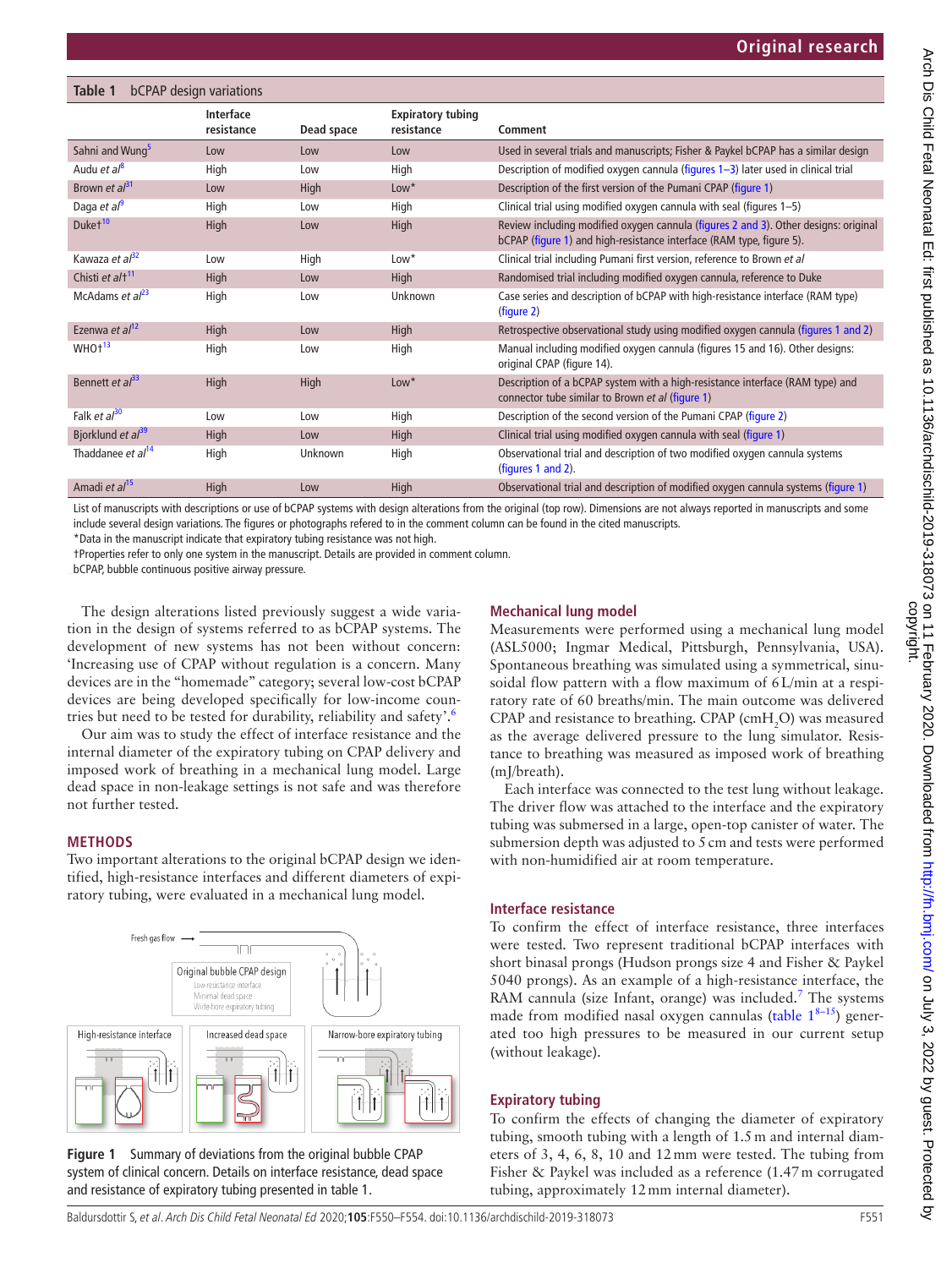

<span id="page-2-0"></span>**Figure 2** Effect of different interfaces and expiratory tubing diameters on mean CPAP. Mean CPAP for inner diameter expiratory tubing of 3–12mm with three interfaces at 5 cm of submersion and with two levels of fresh gas flow. The Fisher & Paykel original expiratory tubing was included to illustrate a commercially available alternative (corrugated tubing, 1.47m length and approximately 12mm internal diameter). Details and statistical comparisons are available as supplementary tables. CPAP, continuous positive airway pressure.

# **Fresh gas flow**

All systems were tested with fresh gas flows of 6 and 8L/min calibrated with a Defender 510 (MesaLabs, California, USA) and adjusted with a standard air rotameter valve.

#### **Analysis**

Data were collected for at least 22 consecutive breaths and processed in the test lung software (Ingmar Medical) and exported to SPSS (version 25, IBM Corporation, Armonk, NY, USA). Mean values (95% CIs) were calculated for breath numbers 2–20 and compared using unpaired t-tests or analysis of variance with Games-Howell post hoc testing. Statistical significance was set to  $< 0.05$ .

#### **Results**

The effects on mean CPAP and imposed work of breathing by the internal diameter of expiratory tubing, the interface resistance and the fresh gas flow are displayed in figures [2 and 3](#page-2-0) with statistical analysis in data supplements.



<span id="page-2-1"></span>**Figure 3** Effect of different interfaces and expiratory tubing diameters on mean imposed work of breathing. Resistance to breathing measured as imposed work of breathing (mJ/breath) for inner diameter expiratory tubing of 3–12mm with three interfaces at 5 cm of submersion with two levels of fresh gas flow. The Fisher & Paykel original expiratory tubing was included to illustrate a commercially available alternative (corrugated tubing, 1.47m length and approximately 12mm internal diameter). Details and statistical comparisons are available as supplementary tables.

# **Interface resistance**

There were small absolute differences in delivered CPAP pressure for the different interfaces (Hudson, RAM and Fisher & Paykel interfaces) and larger differences in imposed work of breathing between interfaces. The imposed work of breathing was highest for the RAM cannula and was most apparent with expiratory tubing with internal diameters less than 8mm. The data are presented in figures [2 and 3,](#page-2-0) with details in [online](https://dx.doi.org/10.1136/fetalneonatal-2019-318073) [supplementary tables 1–3.](https://dx.doi.org/10.1136/fetalneonatal-2019-318073)

#### **Internal diameter of expiratory tubing**

With internal diameters less than 8mm, the delivered CPAP and imposed work of breathing were increased (figures [2 and 3,](#page-2-0) with details in [online supplementary tables 1–3\)](https://dx.doi.org/10.1136/fetalneonatal-2019-318073). The increase was non-linear. With expiratory tubing at least 8mm in internal diameter, the absolute differences in delivered CPAP were small  $\leq$  1.5 cmH<sub>2</sub>O in all comparisons).

#### **Fresh gas flow**

The delivered CPAP and imposed work of breathing increased with increasing fresh gas flows in experiments with narrow expiratory tubing. This was less pronounced for expiratory tubing with internal diameters of at least 8 mm (figures [2 and 3](#page-2-0) with details in [online supplementary tables 1–3\)](https://dx.doi.org/10.1136/fetalneonatal-2019-318073).

#### **Discussion**

After the introduction of CPAP by Gregory *et al*, several clinical studies were conducted in the 1970s and 1980s using continuous distending pressure (CDP) for newborn infants with respi-ratory distress syndrome (RDS).<sup>[4](#page-4-2)</sup> As summarised by Bancalari and Sinclair, the use of CDP reduced mortality and improved oxygenation, while early application significantly reduced the need for mechanical ventilation and the total duration of respiratory assistance[.16](#page-4-20) The use of CPAP for the treatment of RDS was common initially, but with the increased resources available for treating very-low-birthweight infants with mechanical ventilation, the CPAP technique gradually fell into disuse. However, in a few centres, bCPAP and jet CPAP treatment remained the first choice for respiratory support for infants in respiratory distress.<sup>17–20</sup> In recent times, a paradigm shift has occurred, and CPAP is now the evidence-based choice for initial treatment of infants with respiratory distress.

We refer to the original design and basic principles of bCPAP as a system with short binasal prongs, no dead space and widebore expiratory tubing. The origin of this system has not been published, but it has been used at Columbia University, New York, since the mid-1970s (JT Wung and R Sahni, personal communication 2019). These principles have also been applied in commercial systems for neonates such as the Fisher & Paykel bCPAP system.

To meet the need for CPAP systems that can be used in lowresource settings, novel systems have been developed and are in clinical use. Although presented as bCPAP, many of these systems deviate from the basic principles of the original bCPAP design as presented in [figure](#page-1-1) 1 and [table](#page-1-0) 1. Our mechanical test lung simulations confirm that these alterations can have negative effects on performance.

#### **Interfaces**

Short binasal prongs or nasal masks are the recommended interface when providing CPAP to infants. $2122$  Several other interfaces are widely used for CPAP treatment. The RAM cannula interface has been used for providing CPAP and nasal intermittent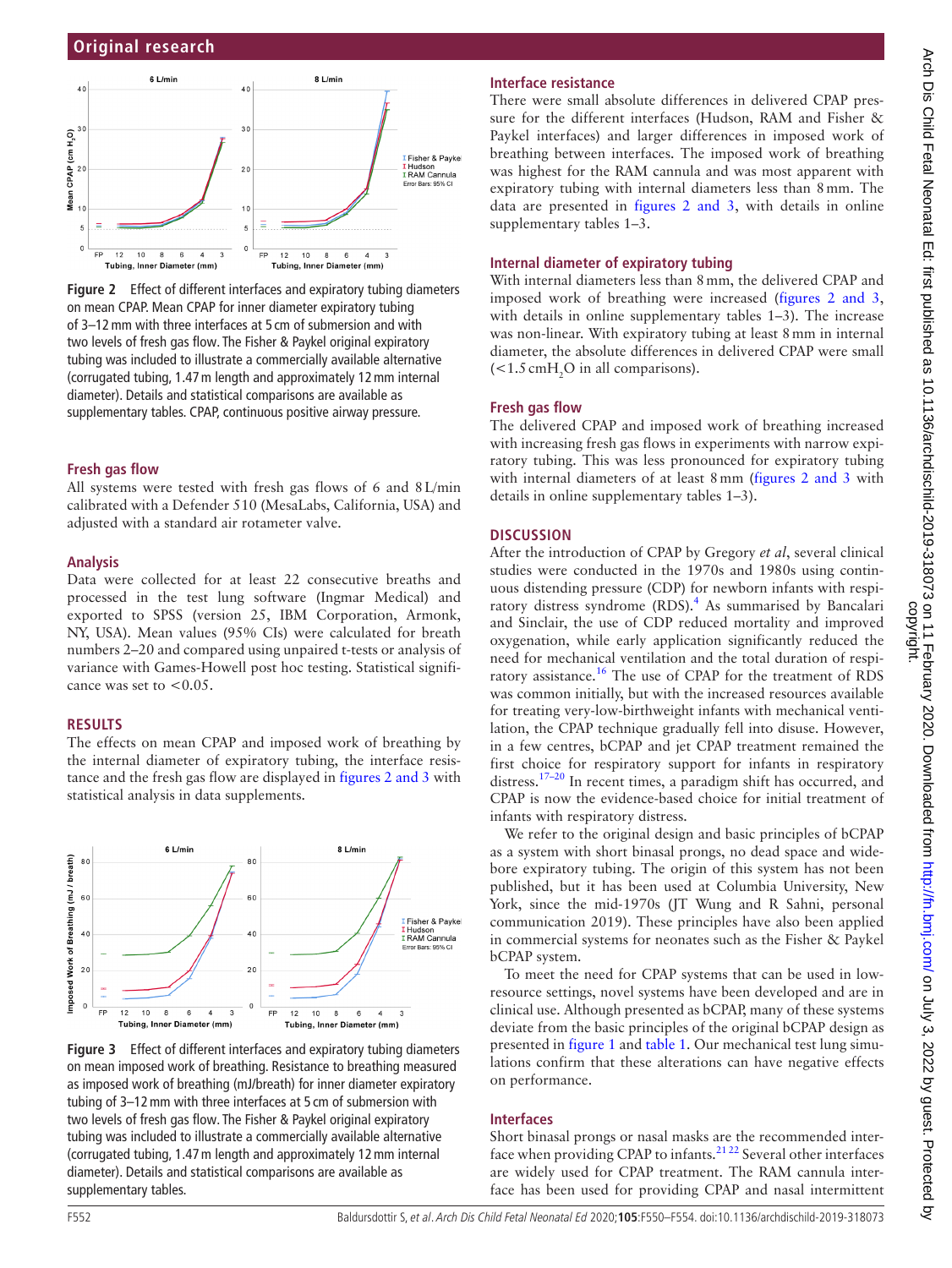positive pressure ventilation.[23–26](#page-4-10) This is not Food and Drug Administration approved, and the use is off-label. In our tests, the RAM cannula interface had a higher resistance to breathing than short binasal prongs. This is consistent with prior studies.<sup>[7](#page-4-19)</sup> Our results indicate that using a high-resistance interface like the RAM cannula, with a seal at the nares and closed mouth, might lead to an unintentionally high resistance to breathing.

Devices made from a modified standard oxygen cannula will have high resistance due to the narrow diameters. These were used in some trials included in [table](#page-1-0) 1 but not included in our study as they generated pressures well above our equipment range when tested without leakage.

These designs combine a high-resistance interface with highresistance tubing and have characteristics that are probably closer to high-flow nasal cannula (HFNC) systems than the original bCPAP.

# **Expiratory tubing**

The resistance of expiratory tubing adds pressure to the CPAP generated by the submersion depth. The resulting CPAP will be higher than intended, and this is not reflected by the submersion depth [\(figure](#page-2-0) 2). Our findings confirm results from previous studies. Mestriner *et al* investigated this in positive-expiratorypressure (PEP) therapy bottles for adults,[27](#page-4-23) and Wu *et al* recorded an increase in CPAP with increased expiratory limb resistance.<sup>[28](#page-4-24)</sup> The increased tubing resistance also leads to increased resistance to breathing ([figure](#page-2-1) 3). This is expected and has been shown for other systems that generate CPAP using outflow resistance.<sup>[29 30](#page-4-25)</sup>

With a 1.5 m expiratory tube, together with a fresh gas flow of 8 L/min or less, the diameter needs to be at least 8mm to avoid a higher CPAP level than intended.

# **Dead space**

Although known for decades, the issue of dead space and risk of rebreathing is sometimes neglected when modifying the original  $bCPAP$  design.<sup>31–33</sup> Without leakage, the use of long connecting tubing to an interface can lead to rebreathing and respiratory failure due to large dead space. At least two systems were identified that had neglected the issue of large dead space in their design.[31–33](#page-4-5)

The risk of rebreathing with large dead space should always be considered when designing new bCPAP systems and should be avoided.

# **Flow**

The driver flow for the original bCPAP design can be adjusted to compensate for leakage and peak inspiratory flows.<sup>34</sup> For systems with high-resistance expiratory tubing, the increase in pressure above submersion depth will be more pronounced with higher driver flows ([figure](#page-2-0) 2). For these systems and those using a high-resistance interface, recommendations on driver flows are difficult to give. Some systems have been observed to bubble even if no patient is connected.<sup>35 36</sup>

# **High-flow nasal cannula**

HFNC has gained popularity as respiratory support in recent years because of its light weight and simplicity. The European RDS guidelines suggest that HFNC can be used during weaning as an alternative to  $CPAP<sup>21</sup>$  $CPAP<sup>21</sup>$  $CPAP<sup>21</sup>$  Both the HIPSTER trial and the HUNTER trial showed higher failure rates for HFNC compared with CPAP when used as primary respiratory support in preterm infants.<sup>37</sup> 38

CPAP systems in [table](#page-1-0) 1 and designs in [figure](#page-1-1) 1 with highresistance expiratory tubing and a high-resistance interface, such as the modified oxygen cannula systems, resemble HFNC systems more than the original bCPAP systems. With a very high delivered pressure, unrelated to submersion depth, and a highresistance interface, it is not likely that the infant can breathe through the device. Instead, the infant will be depending on leakage to avoid high resistance to breathing and excessive CPAP. These hybrid systems are not traditional CPAP systems nor dedicated HFNC systems. When used with a seal, they are potentially dangerous, equivalent to using an HFNC without assuring leakage.

We are not aware of any trials comparing these hybrid systems to the original bCPAP system. A trial by Chisti *et al* compared a modified oxygen cannula system, labelled as bCPAP, to low-flow and high-flow oxygen.<sup>11</sup> The trial was stopped early because of higher clinical failure in the low-flow oxygen treatment group. It did not include an original bCPAP system. There is no evidence that the hybrid systems have a treatment effect equivalent to original bCPAP systems or commercial HFNC systems.

We recommend that bCPAP systems that apply the principles of the original design should be available as primary or rescue therapy for infants with more severe respiratory distress as they have a greater need for distending pressure to aid lung expansion. This could lead to less treatment failure and increased survival.

# **Limitations**

The mechanical lung tests were designed to confirm and illustrate the effect of alterations from the basic principles of bCPAP. This means that not all systems, CPAP levels, tubing alternatives or flows were included. This article focused on design variations, and the risks of nasal trauma, humidification, gas supply, oscillations and costs were not discussed. The tests were performed without leakage. The very high CPAP pressures seen with narrow-bore expiratory tubing will result in leakage at the nose, through the mouth or to the gut.

# **Summary**

Our study shows significant effect on CPAP delivery and imposed work of breathing with changes in resistance of nasal interface and expiratory tubing. Narrow expiratory tubing resulted in higher CPAP levels than indicated by the submersion depth. Several of the systems referred to as bCPAP deviate from the original bCPAP principles, and some of the reviewed designs are better described as HFNC hybrids. New systems should be described correctly and compared with the original bCPAP.

The next logical step is to recognise these differences and to develop a strategy where the original bCPAP is used as primary treatment when available or as backup if simpler systems are failing. New systems should be introduced with caution and functionally defined as high-flow, hybrid or original bCPAP systems. Referring to all systems that bubble as bCPAP is misleading and potentially hazardous. Trials confirming the effectiveness and safety of new systems should be encouraged, and the original system should be used as the gold standard in such trials.

**Acknowledgements** Linnea Kristiansson worked with parts of the manuscript as her medical student research thesis.

**Contributors** All authors (SB, MF, SD, BJ and TD) had full access and were active in writing and reviewing the manuscript. Data collection and analysis were mainly performed by MF.

**Funding** The research was funded by the Swedish government and independent research funds.